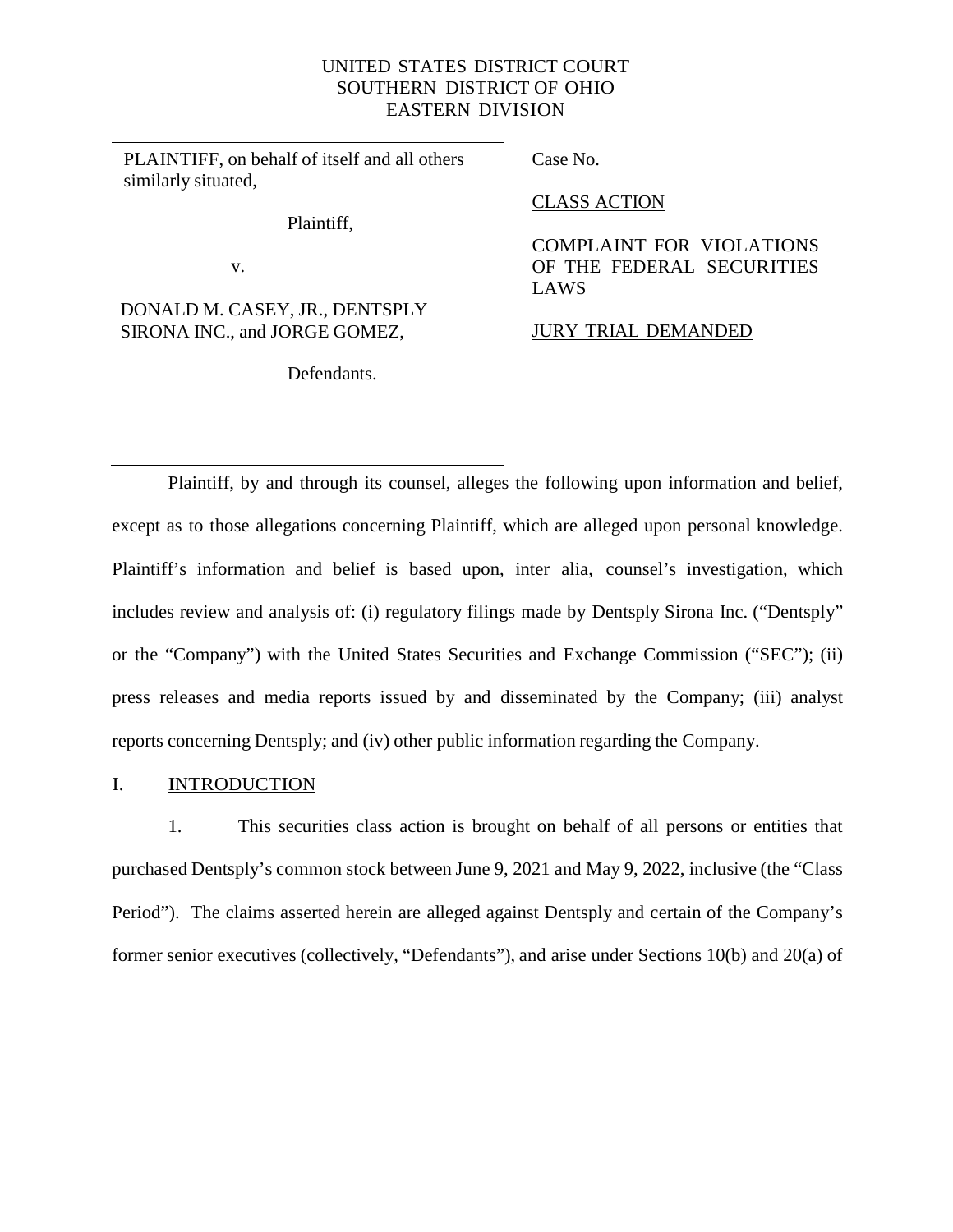the Securities Exchange Act of 1934 (the "Exchange Act") and Rule 10b-5, promulgated thereunder.

2. Dentsply produces a wide array of dental supplies, ranging from anesthetics, plaque and gum disease prevention, tooth polishers, and artificial teeth. The Company sells approximately two-thirds of its dental consumable and technology and equipment products through third-party distributors.

3. As (former) executives of Dentsply, Defendants Donald M. Casey, Jr. ("Casey") and Jorge Gomez ("Gomez") were eligible for significant cash- and stock-based incentive compensation. Indeed, up to 89% of their annual compensation was awarded based on the Company's ability to meet certain milestones linked to Dentsply's financial performance.

4. Given the challenges posed by the ongoing COVID-19 pandemic, Dentsply bifurcated its Annual Incentive plans for executives into two six-month periods. The 2021 First Half Annual Incentive Plan and the 2021 Second Half Annual Incentive Plan each provided for potential incentive payments based on achievement of performance criteria during the first two and the last two quarters of 2021, respectively. The funding levels for each plan were wholly dependent on the Company's financial performance for the applicable half of 2021.

5. For the first half of the year, Dentsply met the applicable financial performance targets, entitling top executives, including Casey and Gomez, to the maximum compensation under the 2021 First Half Annual Incentive Plan. As a result of what the Company acknowledged was a "faster recovery" to start the year, Defendant Gomez told investors that "second half ramp is going to be a little bit less than what we thought initially when we modeled 2021."

6. In order to ensure that they received at least some of their awards under the 2021 Second Half Annual Incentive Plan, Defendants appear to have orchestrated a scheme to inflate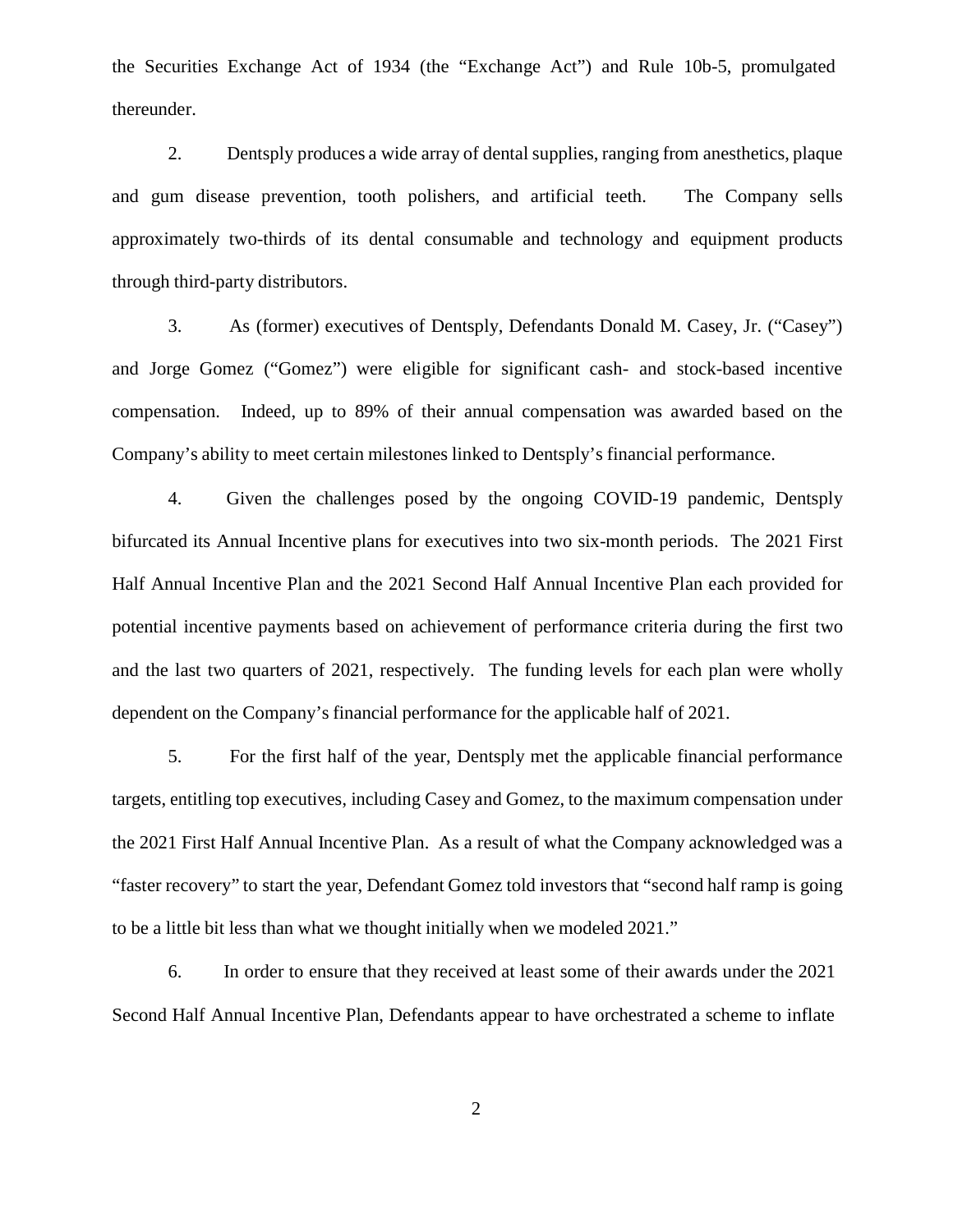the Company's revenue and earnings by manipulating the way in which Dentsply recognized revenue tied to certain distributor rebate and incentive programs.

7. As a result of this scheme, many of the statements Defendants made to investors were materially false or misleading. Indeed, during the Class Period, Dentsply touted its "go-to market strategy" and "more sophisticated and strategic incentive plans" as drivers of the Company's success. Dentsply also assured investors that it complied with Generally Accepted Accounting Principles ("GAAP") and maintained adequate internal controls over financial reporting, yet the Company announced revenues and earnings that were inflated by the improper recognition of revenue. As a result of these misrepresentations, Dentsply stock traded at artificially inflated prices throughout the Class Period.

8. On April 11, 2022, Dentsply announced that Defendant Gomez had "resigned" as Chief Financial Officer, but assured investors that his departure was "not the result of any dispute or disagreement with the Company, the Company's management or the Board of Directors of the Company on any matter relating to the Company's operations, policies or practices."

9. The truth began to emerge on April 19, 2022, when Dentsply suddenly announced that its Board of Directors had terminated Defendant Casey, the Company's Chief Executive Officer, effective immediately and with no succession plan in place. As a result of this disclosure, Dentsply shares declined by \$6.52 per share, or 13%, from \$48.72 per share to \$42.20 per share.

10. Then, on May 10, 2022, Dentsply announced that, following reports from several internal whistleblowers, the Audit and Finance Committee of its Board of Directors (the "Audit Committee") had commenced an investigation regarding certain financial reporting matters. Specifically, Dentsply disclosed that the Audit Committee was investigating "the Company's use of incentives to sell products to distributors in the third and fourth quarters of 2021" and "whether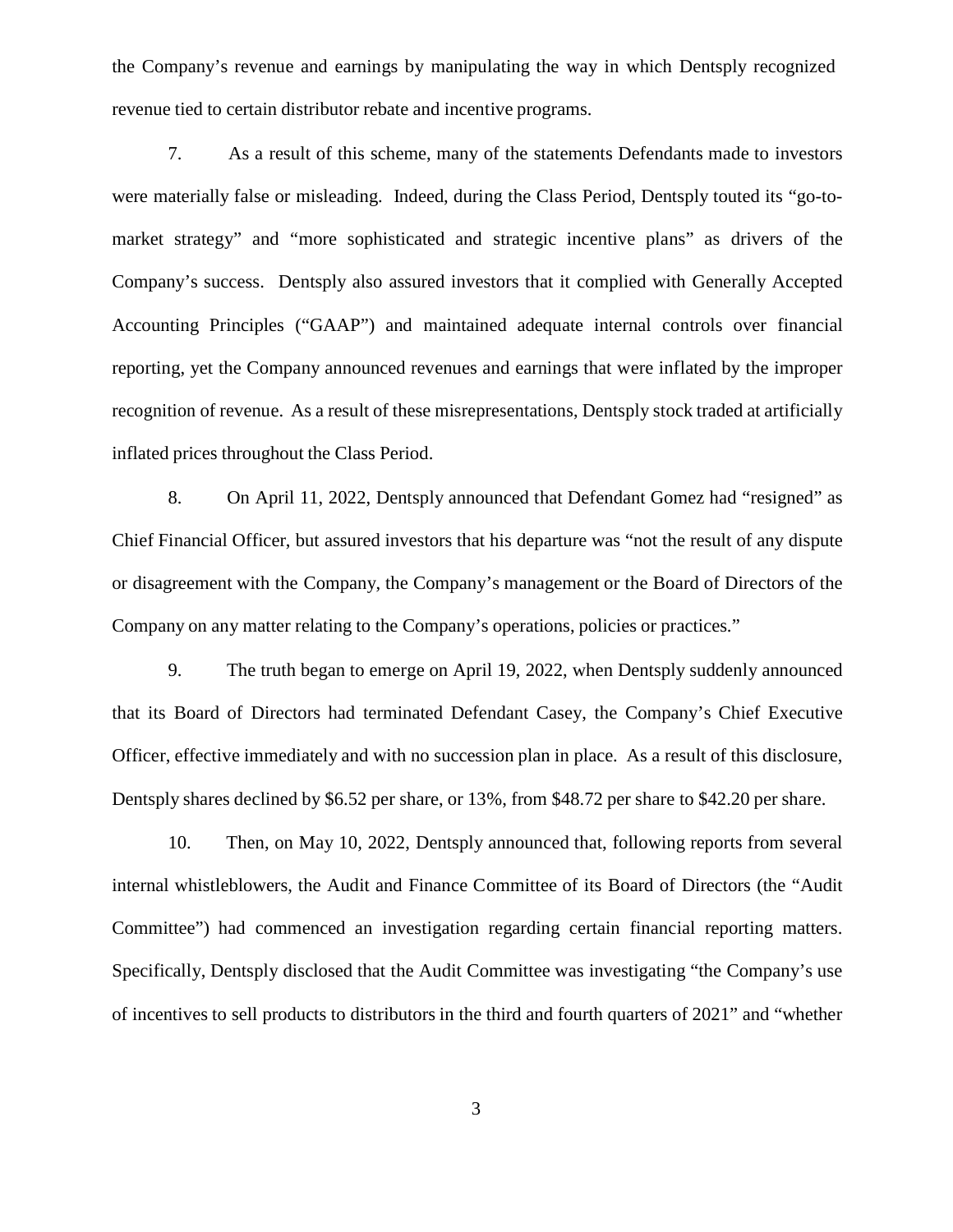those incentives were appropriately accounted for" in the Company's periodic reports with the SEC. The Company also disclosed that the Audit Committee is investigating allegations that "certain former and current members of senior management directed the Company's use of these incentives and other actions to achieve executive compensation targets in 2021." As a result of these disclosures, Dentsply shares declined by \$2.87 per share, or 7%, from \$39.25 per share to \$36.38 per share.

### II. JURISDICTION AND VENUE

11. The claims asserted herein arise under Sections 10(b) and 20(a) of the Exchange Act (15 U.S.C. §§ 78j(b) and 78t(a)), and Rule 10b-5 promulgated thereunder (17 C.F.R. § 240.10b-5). This Court has jurisdiction over the subject matter of this action pursuant to 28 U.S.C. §§ 1331 and 1337 and Section 27 of the Exchange Act (15 U.S.C. § 78aa).

12. Venue is proper in this District pursuant to Section 27 of the Exchange Act (15 U.S.C. § 78aa) and 28 U.S.C. § 1391(b). Many of the acts and conduct that constitute the violations of law complained of herein occurred in this District. Defendant Casey resides in this District and the Company maintains offices and operations in the State of Ohio. In connection with the acts alleged in this complaint, Defendants, directly or indirectly, used the means and instrumentalities of interstate commerce, including, but not limited to, the mails, interstate telephone communications, and the facilities of the national securities markets.

## III. PARTIES

## A. Plaintiff

13. Plaintiff, as indicated on the certification submitted herewith,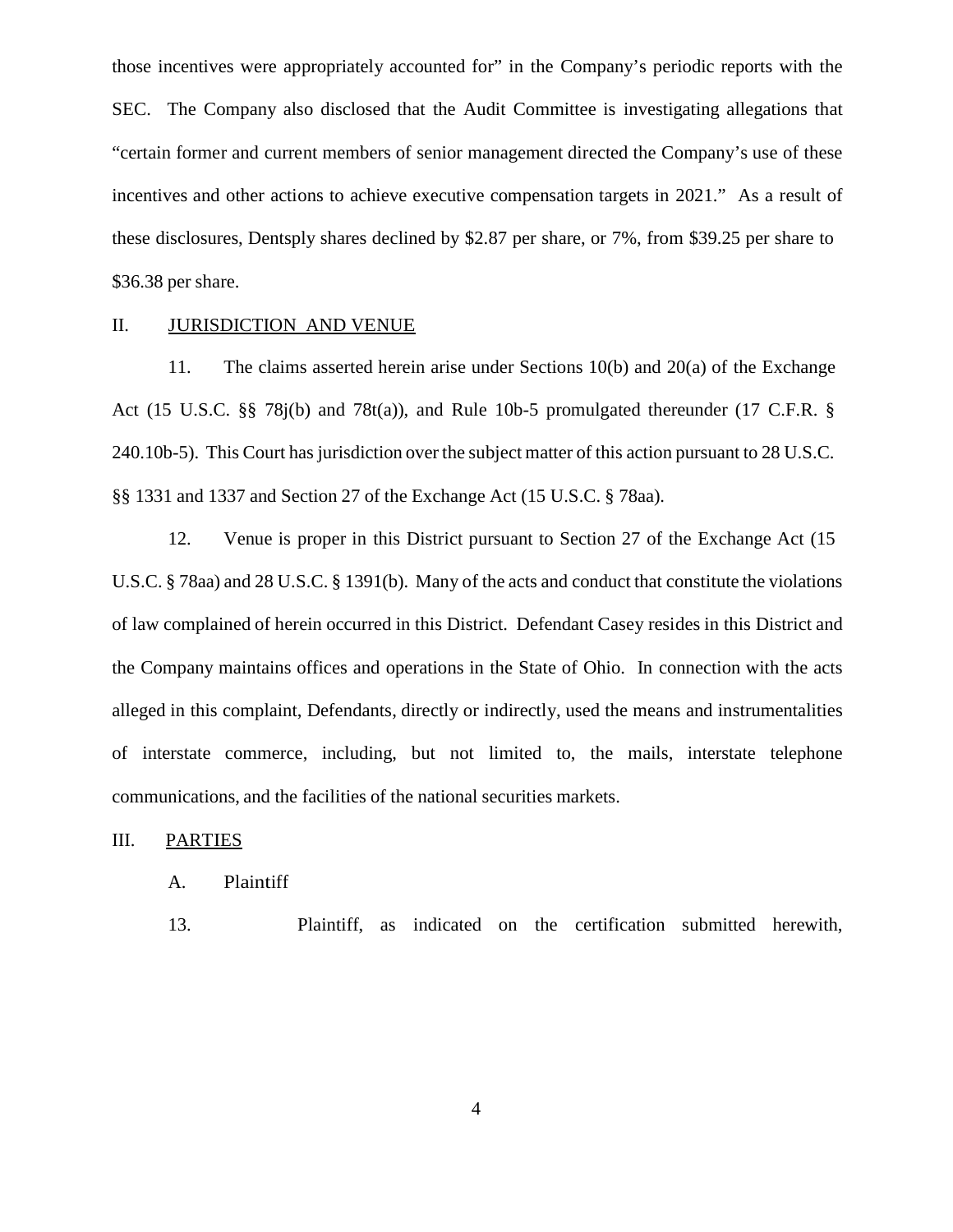puchased Dentsply common stock at artificially inflated prices during the Class Period and suffered damages as a result of the violations of the federal securities laws alleged herein.

B. Defendants

14. Defendant Dentsply is incorporated in Delaware and maintains its corporate headquarters at 13320 Ballantyne Corporate Place, Charlotte, North Carolina. The Company's common stock trades on NASDAQ under the ticker symbol "XRAY." As of February 21, 2022, Dentsply had over 217 million shares of common stock outstanding, owned by hundreds or thousands of investors.

15. Defendant Donald M. Casey, Jr. served as Dentsply's Chief Executive Officer and Director from February 2018 until April 19, 2022. Defendant Casey currently resides in Dublin, Ohio, which is located in this District.

16. Defendant Jorge Gomez served as Dentsply's Chief Financial Officer and Executive Vice President from August 2019 until April 11, 2022.

17. Defendants Casey and Gomez are collectively referred to hereinafter as the "Individual Defendants." The Individual Defendants, because of their position with Dentsply, possessed the power and authority to control the contents of the Company's reports to the SEC, press releases, and presentations to securities analysts, money and portfolio managers, and institutional investors. Each of the Individual Defendants was provided with copies of the Company's reports and press releases alleged herein to be misleading prior to, or shortly after, their issuance and had the ability and opportunity to prevent their issuance or cause them to be corrected. Because of their positions and access to material non-public information available to them, each of the Individual Defendants knew that the adverse facts specified herein had not been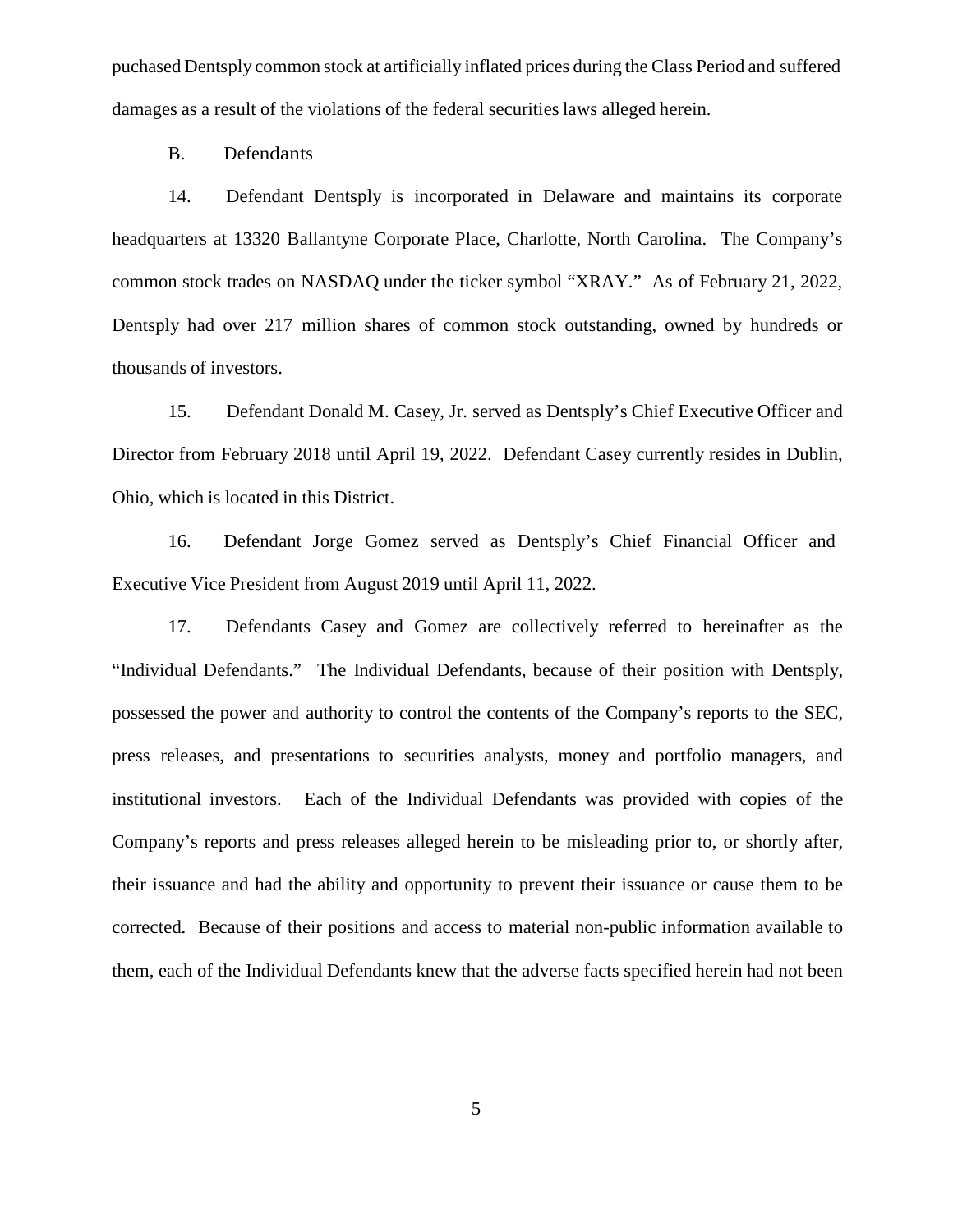disclosed to, and were being concealed from, the public, and that the positive representations which were being made were materially false and/or misleading.

#### IV. BACKGROUND

18. Dentsply is a dental supply company that produces a wide range of products including artificial teeth, anesthetics, and plaque and gum disease prevention products. The majority of Dentsply's products are sold through third-party distributors.

19. A large portion of the annual compensation for senior executives at Dentsply, including Defendants Casey and Gomez, was linked to the Company's ability to meet certain milestones with respect to Dentsply's financial performance.

20. In 2021, Dentsply bifurcated its Annual Incentive plans into two six-month periods. As a result, senior executives had two opportunities to receive incentive payments in 2021, based solely on the Company's financial performance for the applicable part of the year.

21. Dentsply met the applicable financial performance targets for the first half of 2021. As a result, top executives, including the Individual Defendants, were entitled to maximum compensation under the 2021 First Half Annual Incentive Plan. However, the Company expected that the second half of the year would be "less than what we thought initially when we modeled 2021."

22. In light of this expected slowdown, it appears that Defendants orchestrated a scheme to use distributor rebates and incentives in order to inflate the Company's financial performance, thereby ensuring that the senior executives would receive at least a portion of the compensation under the 2021 Second Half Annual Incentive Plan.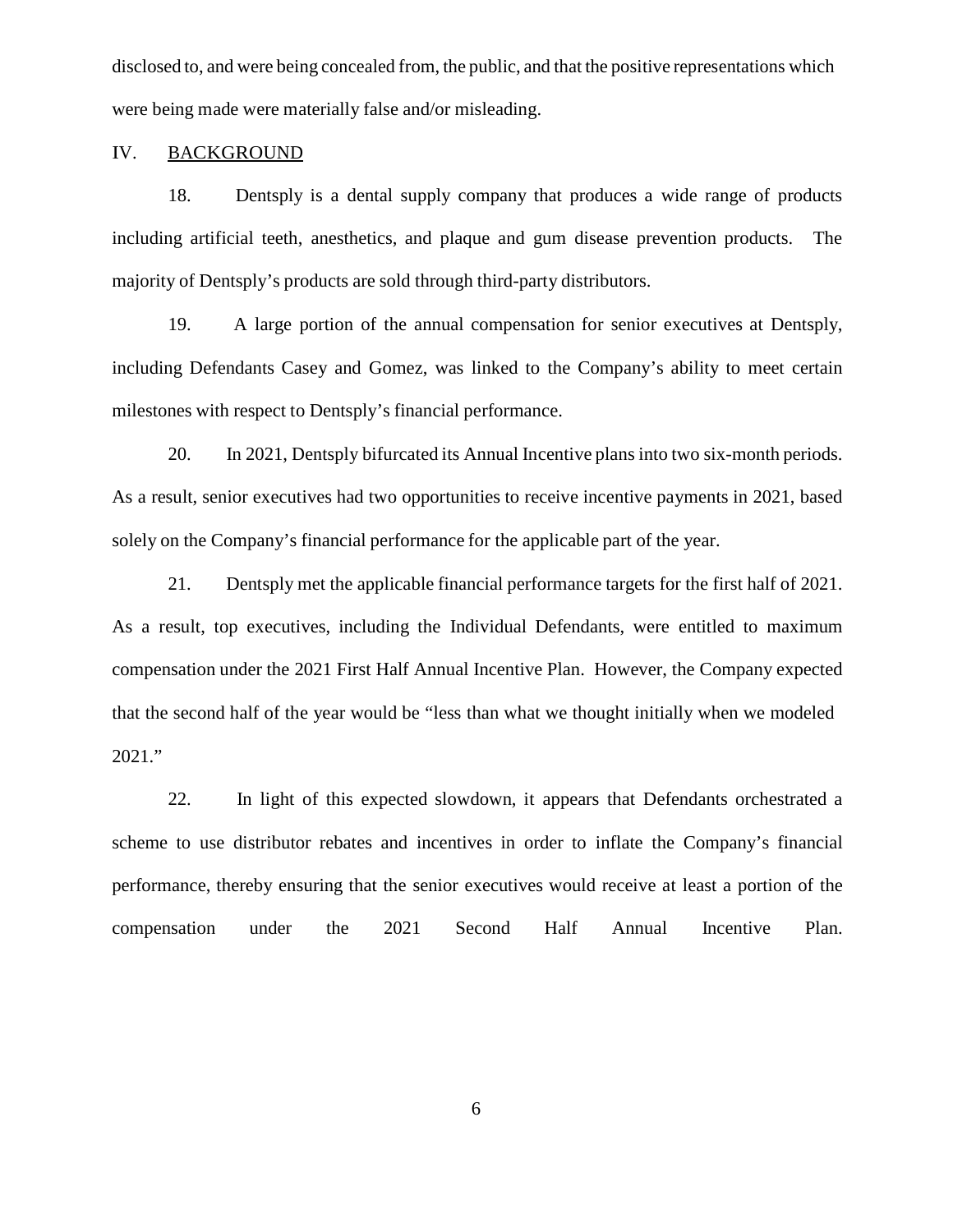# V. DEFENDANTS' MATERIALLY FALSE AND MISLEADING STATEMENTS CAUSE SUBSTANTIAL LOSSES TO INVESTORS

23. The Class Period begins on June 9, 2021, the day that Defendant Gomez presented on behalf of Dentsply at the Goldman Sachs Global Healthcare Conference. During that conference, Defendant Gomez attributed the Company's success, in part, to its improved "go-to market strategy" which included "more sophisticated and strategic incentive plans." Defendant Gomez further touted that Dentsply was "bringing together all of [its] capabilities into one cohesive offering with the right commercial approach from an incentives perspective." Significantly, Defendant Gomez expressly attributed these improvements to Defendant Casey.

24. On August 5, 2021, Dentsply filed with the SEC its Form 10-Q for the second quarter of 2021. The Form 10-Q was signed by Defendants Casey and Gomez and contained certifications from Defendants Casey and Gomez attesting to the accuracy of the Company's financial statements and the effectiveness of Dentsply's financial and disclosure controls. In addition, the Form 10-Q stated that the "Company's management, with the participation of the Company's Chief Executive Officer and Chief Financial Officer, evaluated the effectiveness of the Company's disclosure controls and procedures" and determined that those controls and procedures "were effective."

25. On November 4, 2021, Dentsply issued a press release announcing its financial results for the third quarter of 2021. In the press release, which was also filed with the SEC on Form 8-K, the Company reported net revenue of \$1.069 billion and adjusted earnings per share of \$0.47. In the press release, Defendant Casey is quoted as attributing the Company's financial results to the "continued recovery in the dental market and robust demand from our recent product launches," as well as Dentsply's "commendable job navigating supply chain bottlenecks to deliver products to our customers."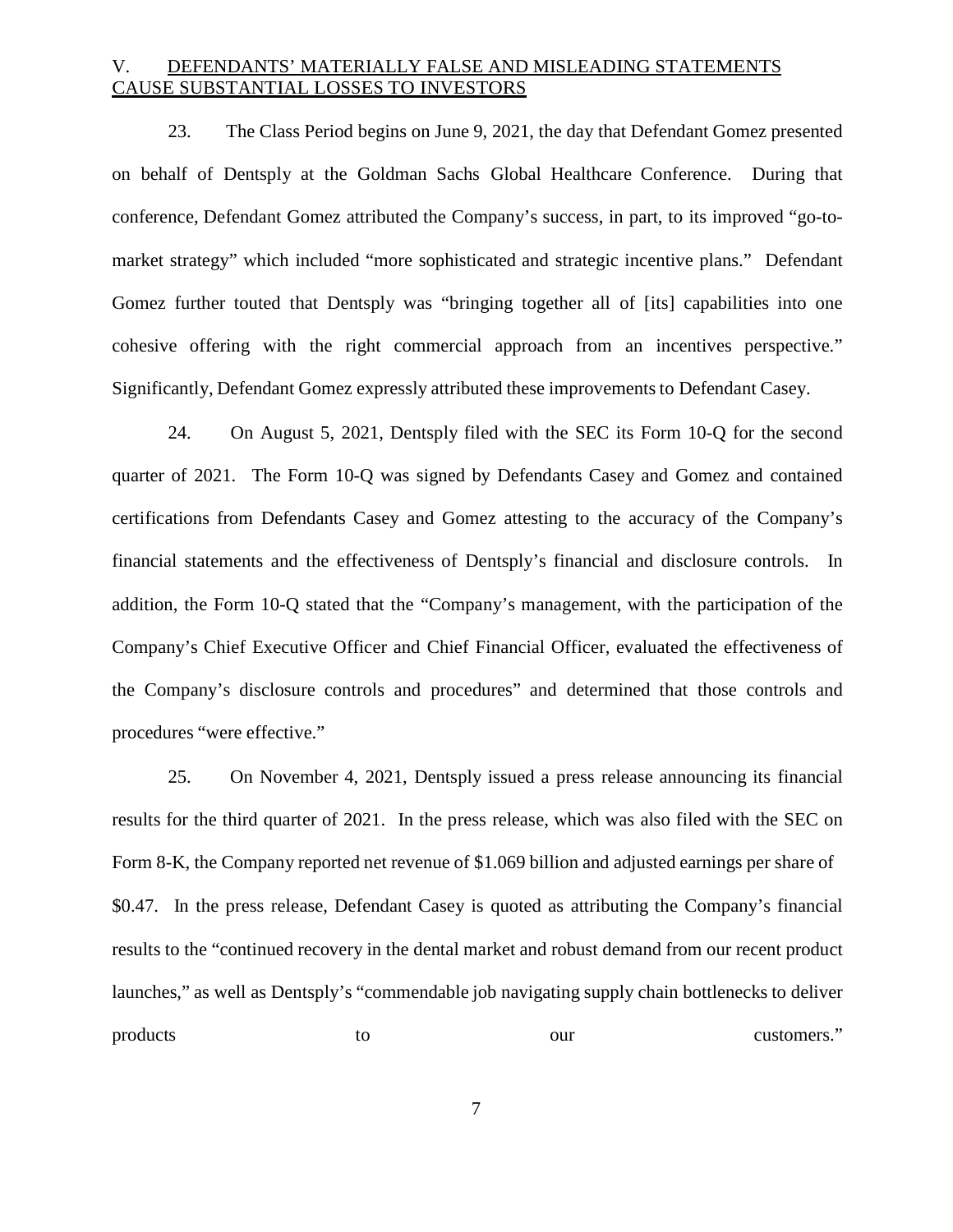26. That same day, Dentsply filed with the SEC its Form 10-Q for the third quarter of 2021, reiterating the financial results announced in its press release. The Form 10-Q was signed by Defendants Casey and Gomez and contained certifications from Defendants Casey and Gomez attesting to the accuracy of the Company's financial statements and the effectiveness of Dentsply's financial and disclosure controls. The Form 10-Q further stated that the Company's financial statements were "prepared in accordance with [GAAP] and the rules of the [SEC]." The Form 10- Q also stated that the "Company's management, with the participation of the Company's Chief Executive Officer and Chief Financial Officer, evaluated the effectiveness of the Company's disclosure controls and procedures" and determined that those controls and procedures "were effective."

27. On February 28, 2022, Dentsply issued a press release announcing its financial results for the fourth quarter and full year of 2021. In the press release, which was also filed with the SEC on Form 8-K, the Company reported full year 2021 net revenue of \$4.25 billion and adjusted EBITDA of \$992 million. For the fourth quarter of 2021, the Company reported net revenue of \$1.088 billion and adjusted earnings per diluted share of \$0.76 per share. In the press release, Defendant Casey is quoted as attributing the Company's financial results to "the resilience" of the dental market, the strength of our global portfolio, and our team's ability to execute well in an environment still impacted by the pandemic."

28. On March 1, 2022, Dentsply filed with the SEC its annual report on Form 10-K for the year ended December 31, 2021, which, in part, affirmed the previously reported financial results. The Form 10-K was signed by Defendants Casey and Gomez and contained certifications from Defendants Casey and Gomez attesting to the accuracy of the Company's financial statements and the effectiveness of Dentsply's financial and disclosure controls. The Form 10-K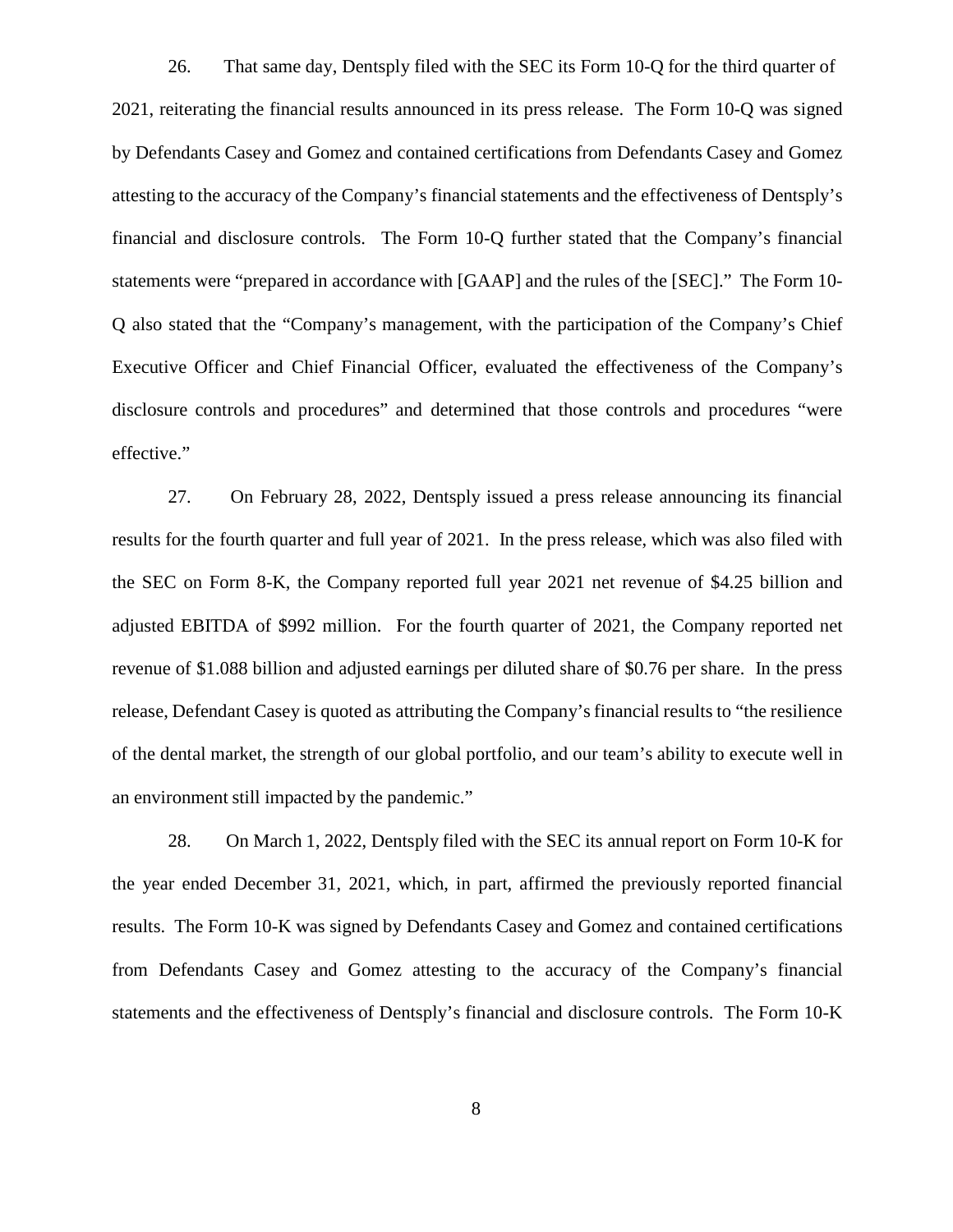also stated that the Company's financial statements had been "prepared in accordance with [GAAP] and the rules of the [SEC]" and that revenues are "recognized when performance

obligations under the terms of a contract with the customer are satisfied."

29. With respect to accounting for dealer rebates, the Form 10-K stated:

The Company exercises judgment in estimating variable consideration, which primarily includes volume discounts, sales rebates, and product returns. The Company adjusts the estimate of revenue at the earlier of when the most likely amount of consideration can be estimated, the amount expected to be received changes, or when the consideration becomes fixed. The Company estimates volume discounts by evaluating specific inputs and assumptions, including the individual customer's historical and estimated future product purchases. Discounts are deducted from revenue at the time of sale or when the discount is offered, whichever is later. In estimating sales rebates, the Company evaluates inputs such as customer-specific trends, terms of the customers' contracted rebate program, historical experience, and the forecasted performance of a customer and their expected level of achievement within the rebate programs. The accruals for these rebate programs are updated as actual results and updated forecasts impact the estimated achievement for customers within the rebate programs. When the Company gives customers the right to return eligible products and receive credit, returns are estimated based on an analysis of historical experience. However, returns of products, excluding warranty-related returns, are not material.

30. In addition, the Form 10-K stated that the "Company's management, with the

participation of the Company's Chief Executive Officer and Chief Financial Officer, evaluated the effectiveness of the Company's disclosure controls and procedures" and determined that those controls and procedures "were effective."

31. The statements set forth above in ¶¶ 23-30 were materially false and misleading. In truth, Defendants had improperly recognized revenue tied to certain dealer incentive or rebate programs to allow Defendants Casey and Gomez to meet certain incentive-based compensation targets. As a result, Dentsply's financial statements were not prepared in accordance with GAAP and SEC rules, and the Company's internal controls over financial reporting were deficient throughout the Class Period.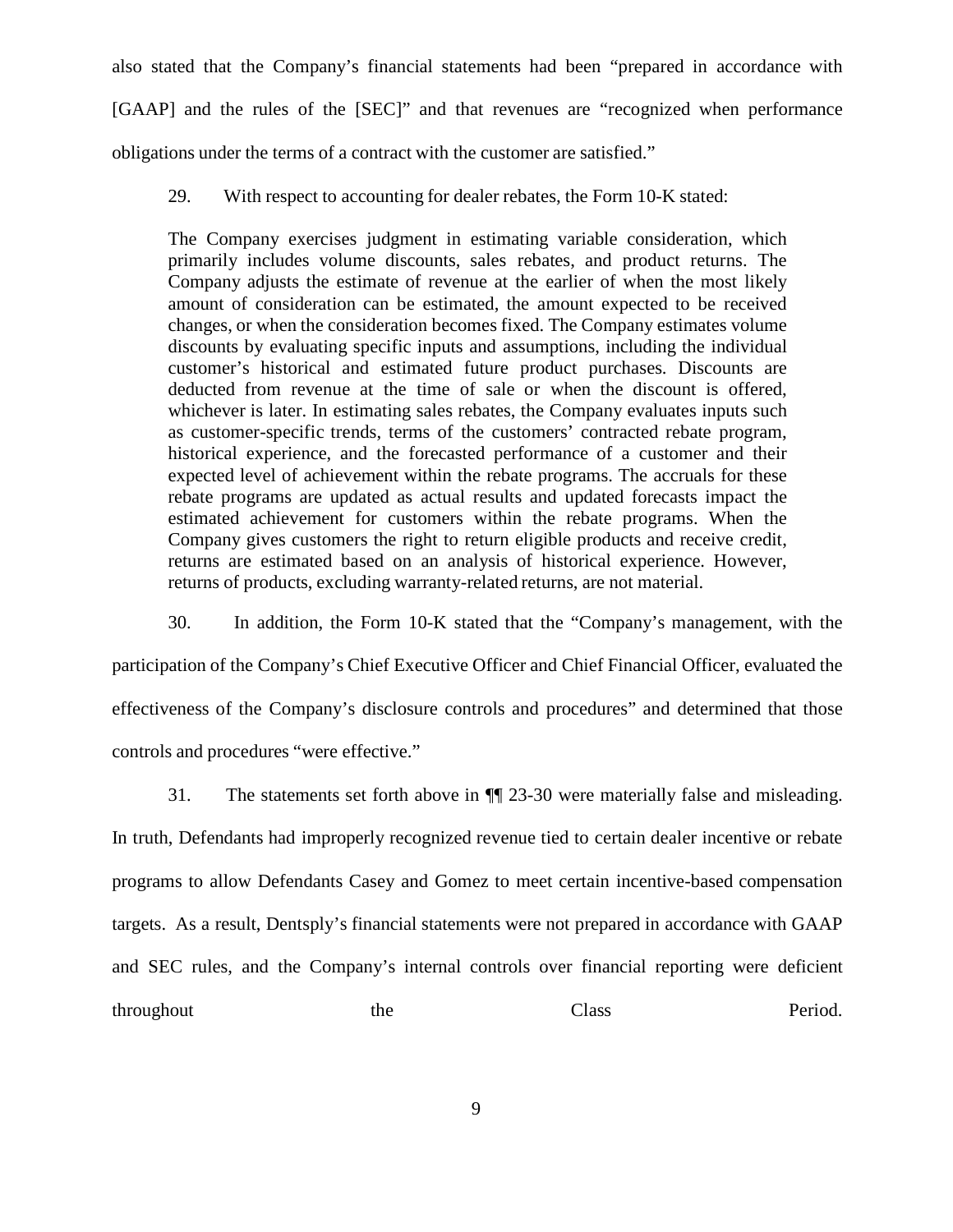#### VI. THE TRUTH EMERGES

32. The truth began to emerge on April 19, 2022, after the market closed, when Dentsply announced the sudden termination of Defendant Casey as CEO and as a member of the Board of Directors. This disclosure caused Dentsply's stock price to decline by \$6.52 per share, or 13%, from \$48.72 per share to \$42.20 per share.

33. Then, on May 10, 2022, Dentsply filed with the SEC a Form 12b-25 Notification of Late Filing in which it announced that the Audit Committee of its Board of Directors had commenced an internal investigation regarding certain financial reporting matters. Specifically, Dentsply disclosed that the Audit Committee was investigating "the Company's use of incentives to sell products to distributors in the third and fourth quarter of 2021" and "whether those incentives were appropriately accounted for" in the Company's SEC filings. In addition, the Audit Committee disclosed that it was investigating allegations that "certain former and current members of senior management directed the Company's use of these incentives and other actions to achieve executive compensation targets in 2021." As a result, Dentsply was unable to file its quarterly report with the SEC on Form 10-Q for the first quarter ended March 31, 2022. These disclosures caused Dentsply's stock price to decline by \$2.87 per share, or 7%, from \$39.25 pershare to \$36.38 per share.

## VII. LOSS CAUSATION

34. During the Class Period, as detailed herein, Defendants made materially false and misleading statements and omissions, and engaged in a scheme to deceive the market. This artificially inflated the price of Dentsply common stock and operated as a fraud or deceit on the Class. Later, when Defendants' prior misrepresentations and fraudulent conduct were disclosed to the market, the price of Dentsply common stock fell precipitously, as the prior artificial inflation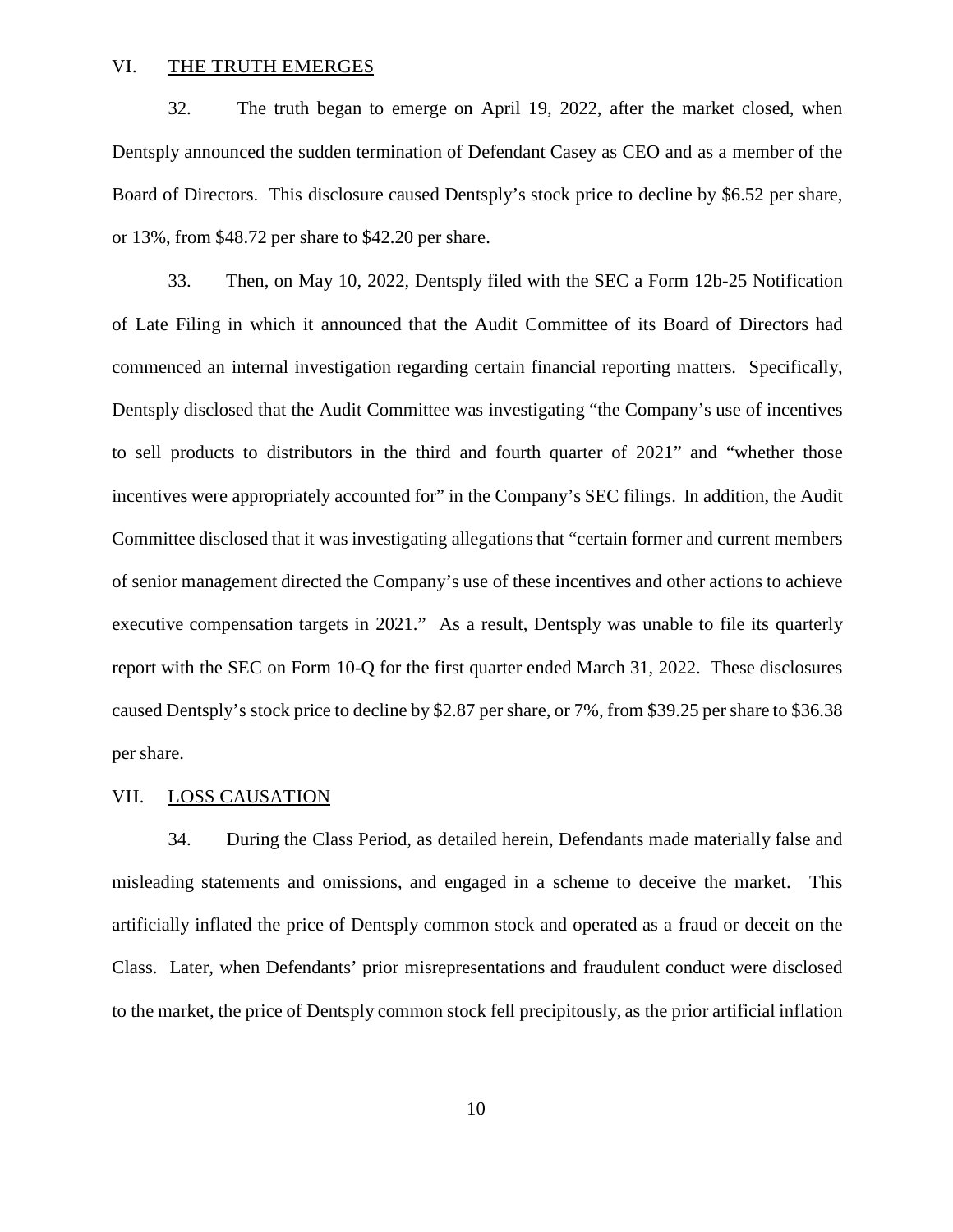came out of the price over time. As a result of their purchases of Dentsply common stock during the Class Period, Plaintiff and other members of the Class suffered economic loss, i.e., damages, under the federal securities laws

## VIII. CLASS ACTION ALLEGATIONS

35. Plaintiff brings this action as a class action pursuant to Rule 23 of the Federal Rules of Civil Procedure on behalf of all persons or entities who purchased orotherwise acquired Dentsply common stock during the Class Period (the "Class"). Excluded from the Class are Defendants and their families, directors, and officers of Dentsply and their families and affiliates.

36. The members of the Class are so numerous that joinder of all members is impracticable. The disposition of their claims in a class action will provide substantial benefits to the parties and the Court. As of February 21, 2022, there were approximately 217 million shares of Dentsply common stock outstanding, owned by hundreds or thousands of investors.

37. There is a well-defined community of interest in the questions of law and fact involved in this case. Questions of law and fact common to the members of the Class which predominate over questions which may affect individual Class members include:

- A. Whether Defendants violated the Exchange Act;
- B. Whether Defendants omitted and/or misrepresented material facts;
- C. Whether Defendants' statements omitted material facts necessary in order to make the statements made, in light of the circumstances under which they were made, not misleading;
- D. Whether the Individual Defendants are personally liable for the alleged misrepresentations and omissions described herein;
- E. Whether Defendants knew or recklessly disregarded that their statements and/or omissions were false and misleading;
- F. Whether the price of Dentsply's common stock was artificially inflated;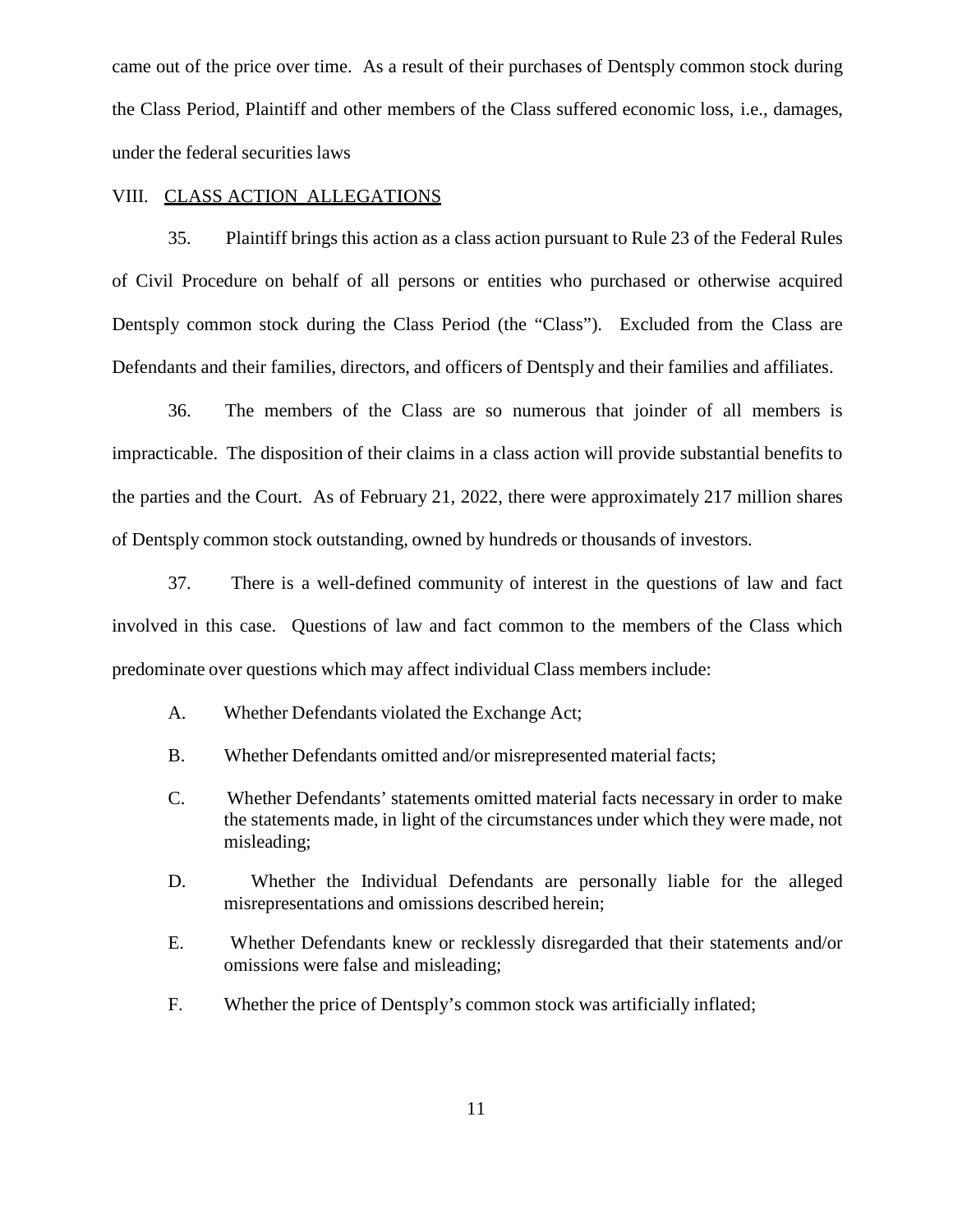- G. Whether Defendants' conduct caused the members of the Class to sustain damages; and
- H. The extent of damage sustained by Class members and the appropriate measure of damages.

38. Plaintiff's claims are typical of those of the Class because Plaintiff and the Class sustained damages from Defendants' wrongful conduct.

39. Plaintiff will fairly and adequately protect the interests of the Class and has retained counsel experienced in class action securities litigation. Plaintiff has no interests which conflict with those of the Class.

40. A class action is superior to other available methods for the fair and efficient adjudication of this controversy. Joinder of all Class members is impracticable.

## IX. INAPPLICABILITY OF STATUTORY SAFE HARBOR

41. Dentsply's "Safe Harbor" warnings accompanying its forward-looking statements issued during the Class Period were ineffective to shield those statements from liability.

42. Defendants are also liable for any false or misleading forward-looking statements pleaded herein because, at the time each such statement was made, the speaker knew the statement was false or misleading and the statement was authorized and/or approved by an executive officer of Dentsply who knew that the statement wasfalse. None of the historic or present tense statements made by Defendants were assumptions underlying or relating to any plan, projection, or statement of future economic performance, as they were not stated to be such assumptions underlying or relating to any projection or statement of future economic performance when made, nor were any of the projections or forecasts made by Defendants expressly related to, or stated to be dependent on, those historic or present tense statements when made.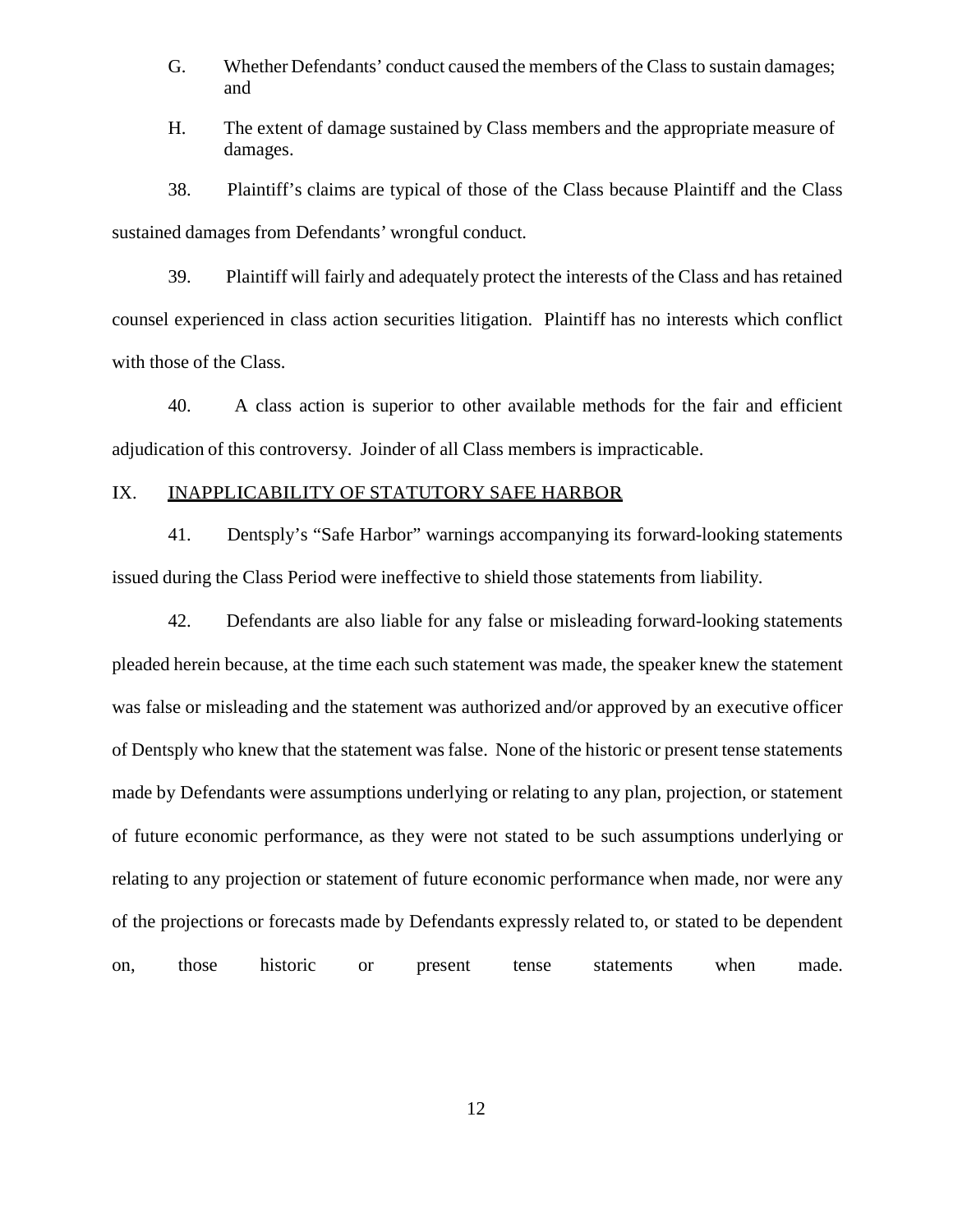#### X. PRESUMPTION OF RELIANCE

43. At all relevant times, the market for Dentsply's common stock was an efficient

market for the following reasons, among others:

- A. Dentsply common stock met the requirements for listing, and was listed and actively traded on NASDAQ, a highly efficient and automated market;
- B. As a regulated issuer, Dentsply filed periodic public reports with the SEC and NASDAQ;
- C. Dentsply regularly and publicly communicated with investors via established market communication mechanisms, including through regular disseminations of press releases on the national circuits of major newswire services and through other wide-ranging public disclosures, such as communications with the financial press and other similar reporting services; and
- D. Dentsply was followed by several securities analysts employed by major brokerage firm(s) who wrote reports which were distributed to the sales force and certain customers of their respective brokerage firm(s). Each of these reports was publicly available and entered the public marketplace.
- 44. As a result of the foregoing, the market for Dentsply common stock promptly

digested current information regarding Dentsply from all publicly available sources and reflected such information in the price of Dentsply common stock. Under these circumstances, all purchasers of Dentsply common stock during the Class Period suffered similar injury through their purchase of Dentsply common stock at artificially inflated prices and the presumption of reliance applies.

45. A Class-wide presumption of reliance is also appropriate in this action under the Supreme Court's holding in Affiliated Ute Citizens of Utah v. United States, 406 U.S. 128 (1972), because the Class's claims are grounded on Defendants' material omissions. Because this action involves Defendants' failure to disclose material adverse information regarding Dentsply's business and operations—information that Defendants were obligated to disclose—positive proof of reliance is not a prerequisite to recovery. All that is necessary is that the facts withheld be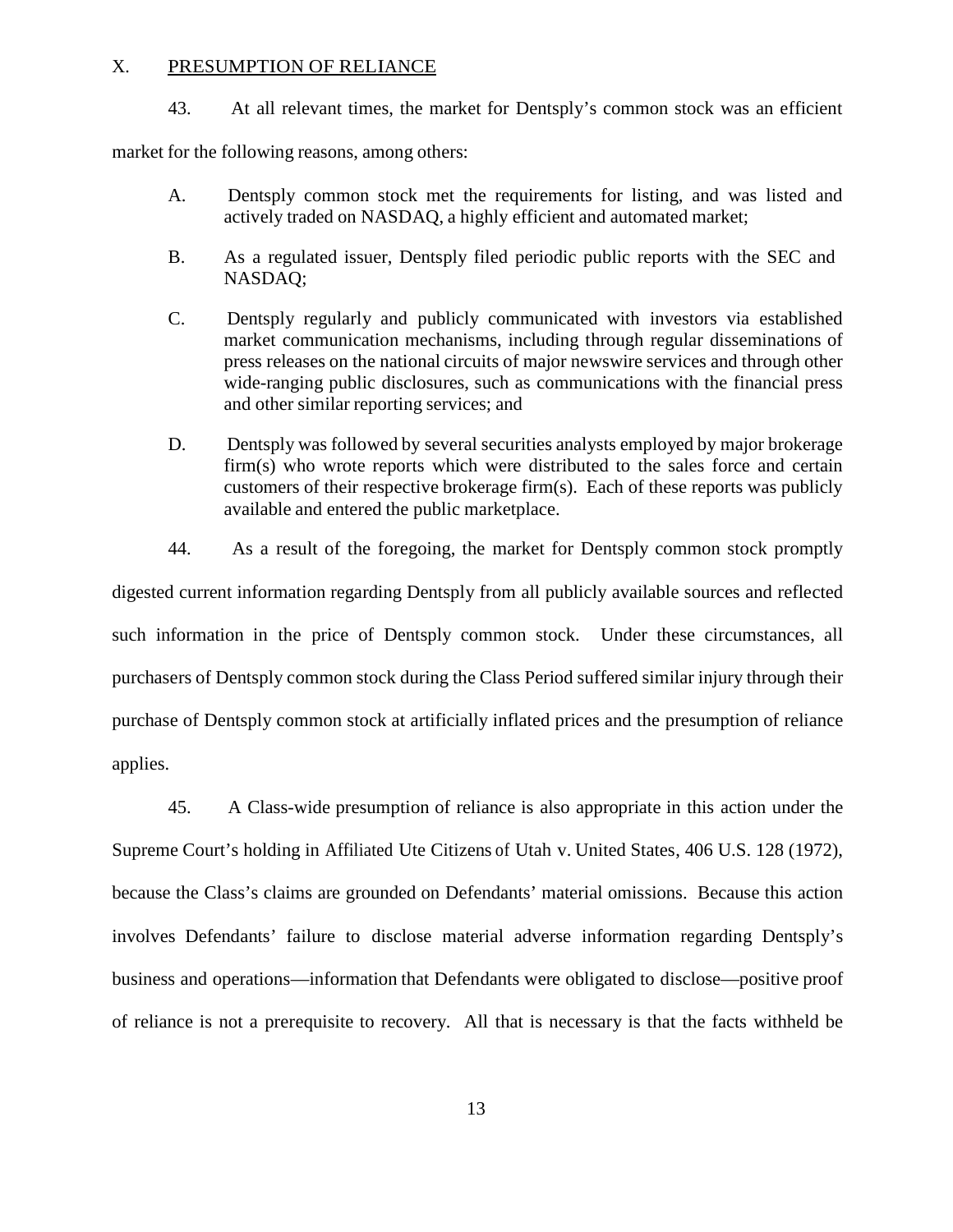material in the sense that a reasonable investor might have considered them important in making investment decisions. Given the importance of the Company's financial results, and Defendants' multi-million-dollar compensation awards that were driven by the Company's revenue and earnings results, as set forth above, that requirement is satisfied here.

### XI. CLAIMS FOR RELIEF UNDER THE EXCHANGE ACT

## COUNT I

## For Violations of Section 10(b) of the Exchange Act and Rule 10b-5 Against All Defendants

46. Plaintiff repeats and realleges each and every allegation contained above as if fully set forth herein.

47. During the Class Period, the Defendants carried out a plan, scheme, and course of conduct which was intended to and, throughout the Class Period, did: (i) deceive the investing public, including Plaintiff and other Class members, as alleged herein; and (ii) cause Plaintiff and other members of the Class to purchase Dentsply common stock at artificially inflated prices.

48. Defendants (i) employed devices, schemes, and artifices to defraud; (ii) made untrue statements of material fact and/or omitted to state material facts necessary to make the statements not misleading; and (iii) engaged in acts, practices, and a course of business which operated as a fraud and deceit upon the purchasers of the Company's common stock in an effort to maintain artificially high market prices for Dentsply common stock in violation of Section 10(b) of the Exchange Act and Rule 10b-5, promulgated thereunder.

49. Defendants, individually and in concert, directly and indirectly, by the use, means, or instrumentalities of interstate commerce, and/or of the mails, engaged and participated in a continuous course of conduct to conceal adverse material information about the Company's financial well-being, operations, and prospects.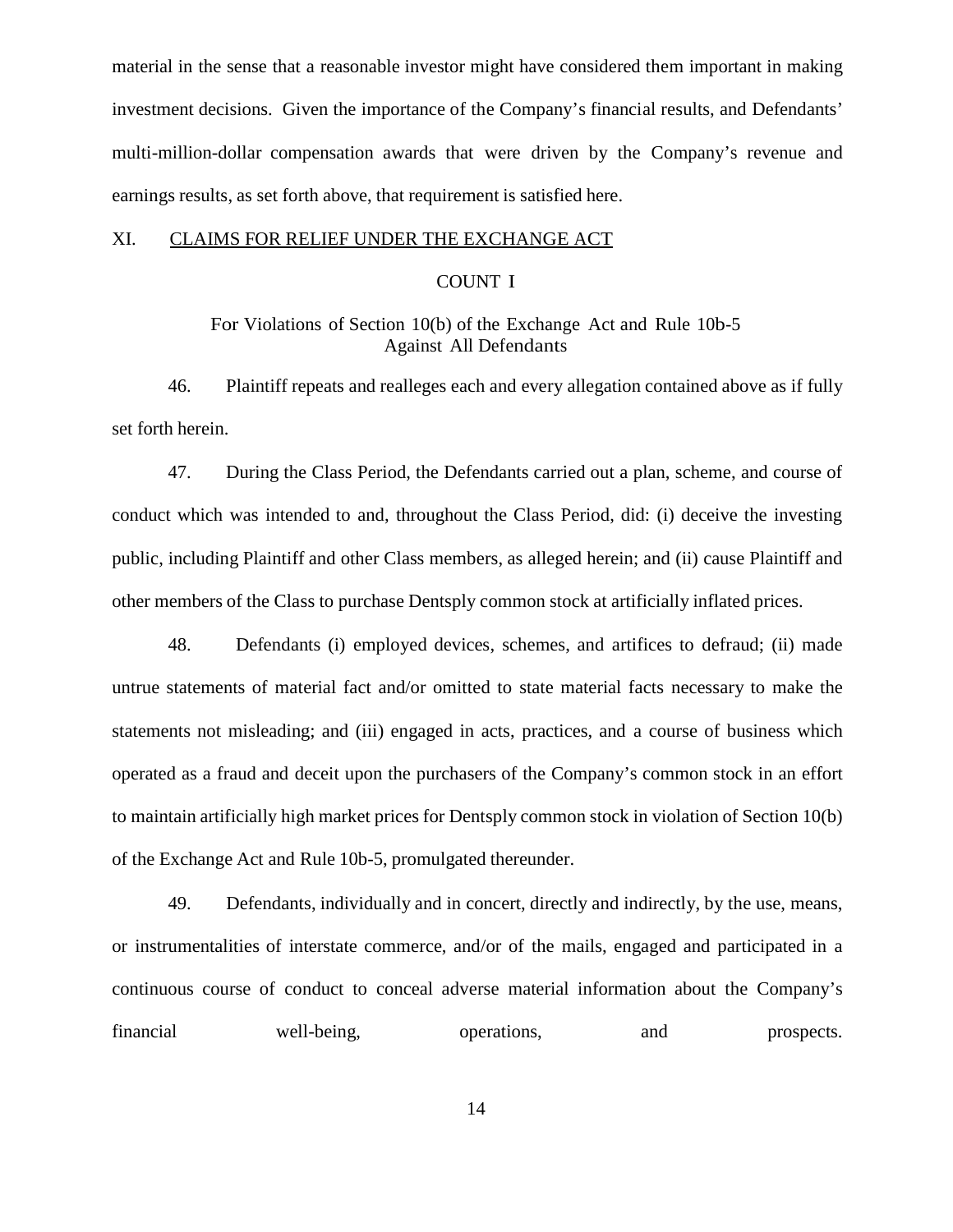50. During the Class Period, Defendants made the false statements specified above, which they knew or recklessly disregarded to be false and misleading in that they contained misrepresentations and failed to disclose material facts necessary in order to make the statements made, in light of the circumstances under which they were made, not misleading.

51. Defendants had actual knowledge of the misrepresentations and omissions of material fact set forth herein, or recklessly disregarded the true facts that were available to them. Defendants engaged in this misconduct to conceal Dentsply's true condition from the investing public and to support the artificially inflated prices of the Company's common stock.

52. Plaintiff and the Class have suffered damages in that, in reliance on the integrity of the market, they paid artificially inflated prices for Dentsply common stock. Plaintiff and the Class would not have purchased Dentsply common stock at the prices they paid, or at all, had they been aware that the market prices for Dentsply common stock had been artificially inflated by Defendants' fraudulent course of conduct.

53. As a direct and proximate result of Defendants' wrongful conduct, Plaintiff and the other members of the Class suffered damages in connection with their respective purchases of the Company's common stock during the Class Period.

54. By virtue of the foregoing, Defendants violated Section 10(b) of the Exchange Act and Rule 10b-5, promulgated thereunder.

#### COUNT II

### For Violations of Section 20(a) of the Exchange Act Against the Individual Defendants

55. Plaintiff repeats, incorporates, and realleges each and every allegation set forth above as if fully set forth herein.